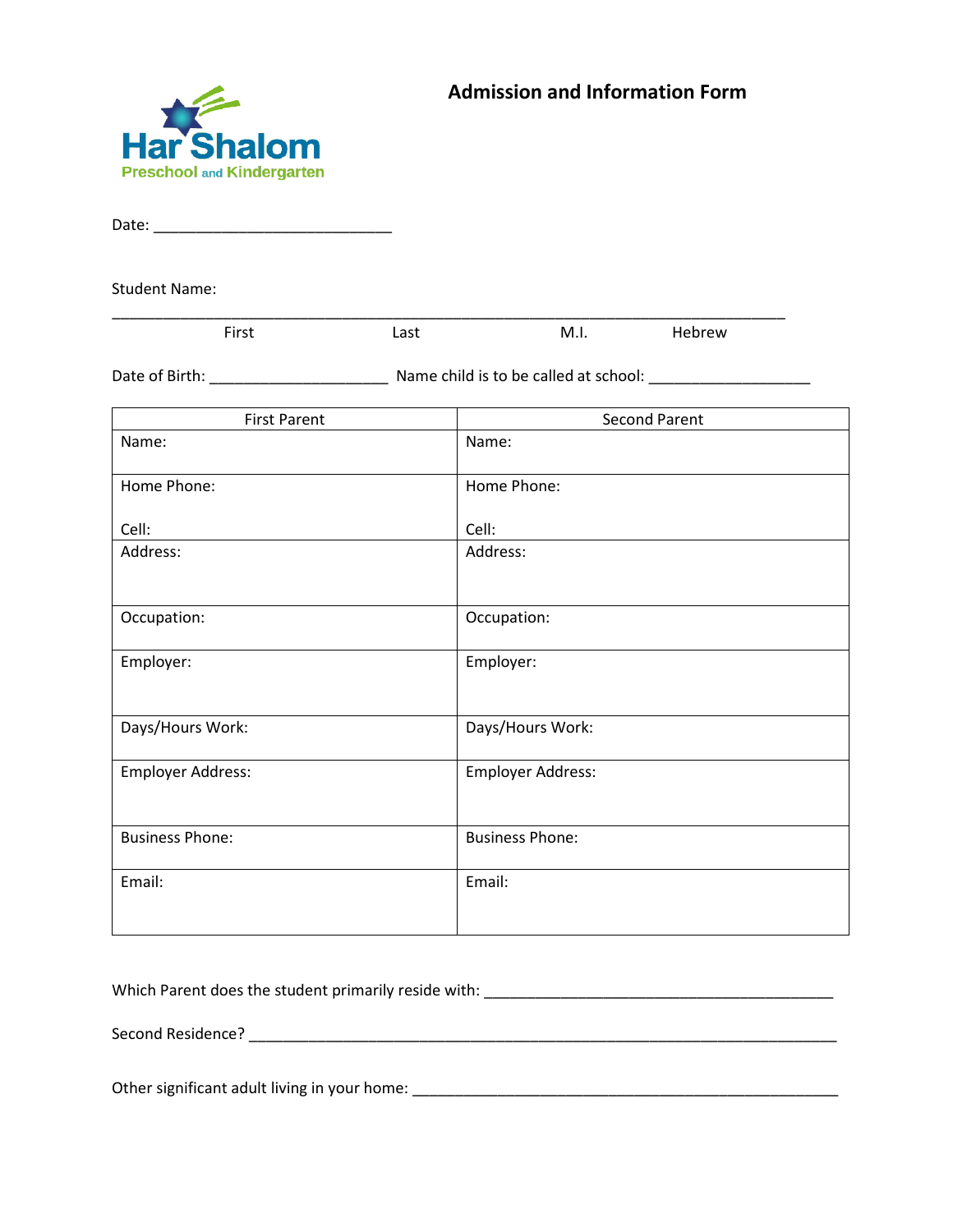Relationship: \_\_\_\_\_\_\_\_\_\_\_\_\_\_\_\_\_\_\_\_\_\_\_\_\_\_\_\_\_\_

Please list siblings living at the primary residence and date of birth:

| Are any other Languages spoken at home?                                            |       |                    |
|------------------------------------------------------------------------------------|-------|--------------------|
| Does your child go to a sitter, another school or daycare center when not at HSPK? |       |                    |
|                                                                                    |       |                    |
| Name of Sitter/Facility                                                            | Phone | Days of Attendance |
| Has your child been in school before? If so, where?                                |       |                    |
| Are there pets in the home? If so, what kind?                                      |       |                    |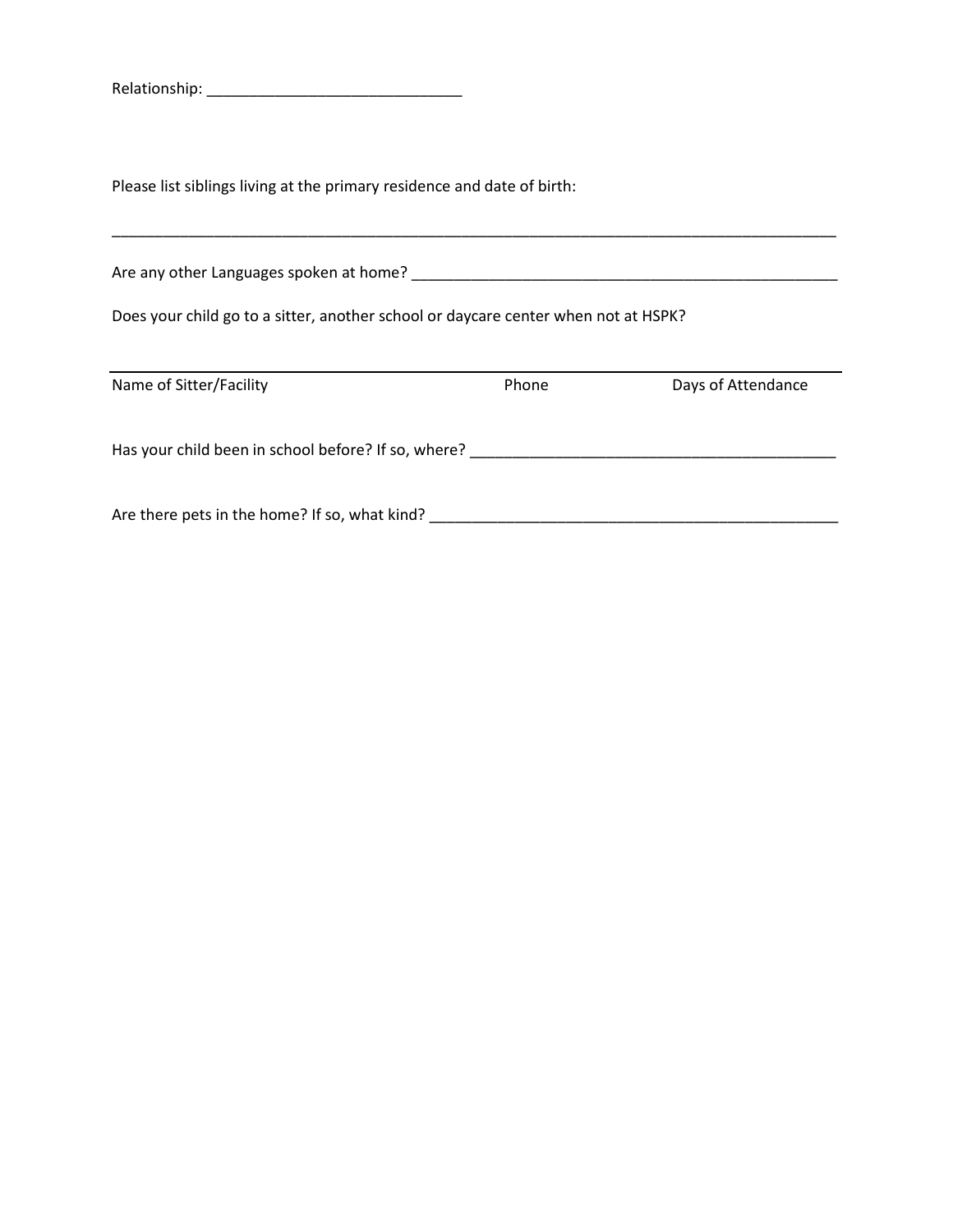#### **Questionnaire:**

1. What kinds of self-care activities (dressing, washing, etc.) is your child able to do independently?

2. Does your child use the bathroom independently? Does your child wear cloth underwear, pullups or diapers?

3. What is your child's favorite book/s?

4. Does your family observe religious or cultural traditions you would like to share with us so that we might better support your child?

- 5. What helped you choose HSPK for your child?
- 6. Does your child have special interests?
- 7. What kinds of activities do you do with your child?
- 8. What approach to discipline do you use with your child?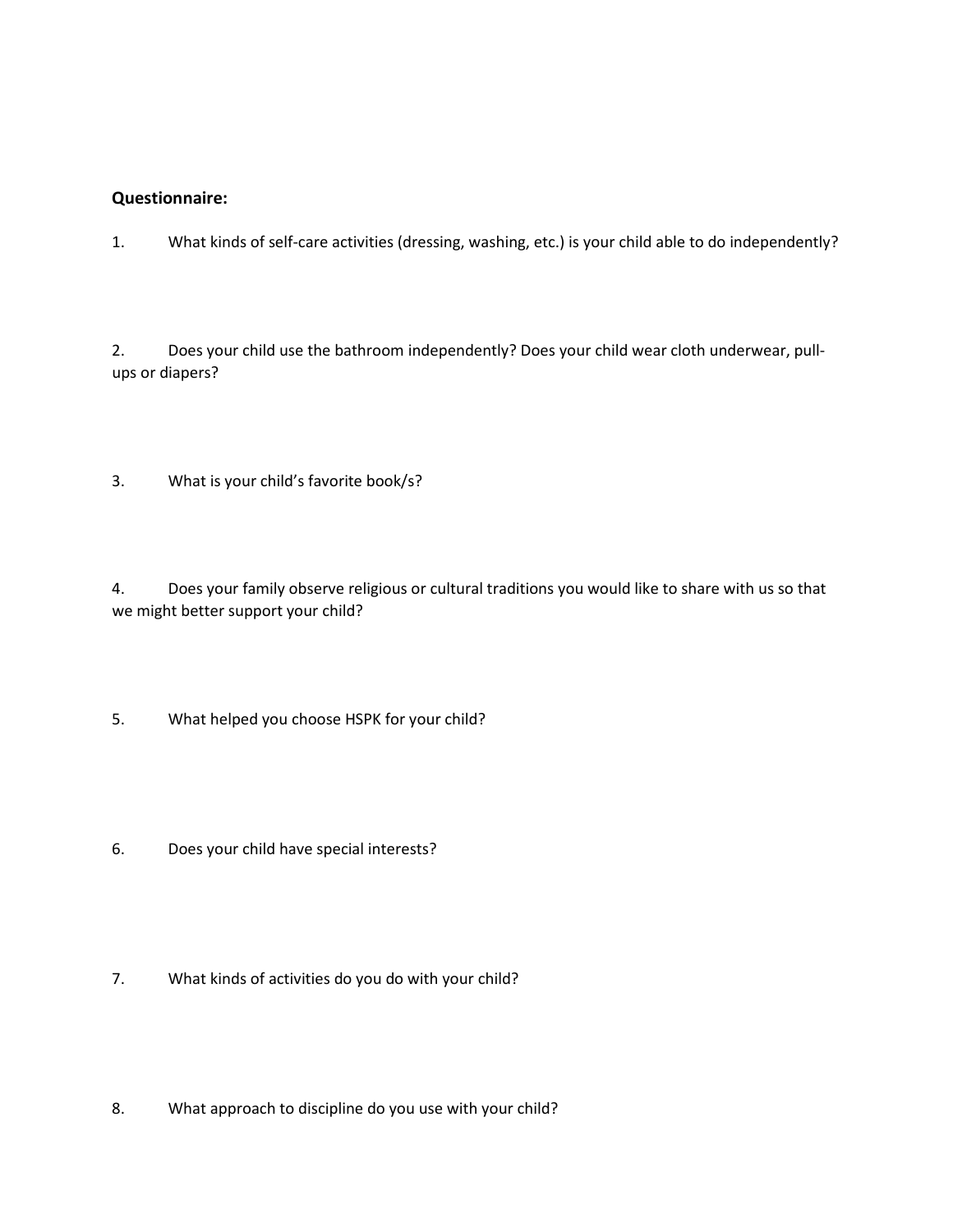9. Does your child make eye contact when spoken to by you? To others outside the family?

10. Does your child respond to verbal direction? Does your child answer to his/her name? How do you respond when your child refuses to listen to direction?

11. Please detail any experiences that you think your child's teachers need to be aware of such as birth difficulties, adoption, separation, divorce, serious illness, death, hospitalization, moves, therapy, etc. Include medical/physical conditions, including therapies both past and present, such as occupational, physical, psychological, vision, speech, etc.

12. What are your hopes for your child at HSPK?

13. What are the qualities you appreciate about your child?

14. What is your sense of your child's needs as a learner?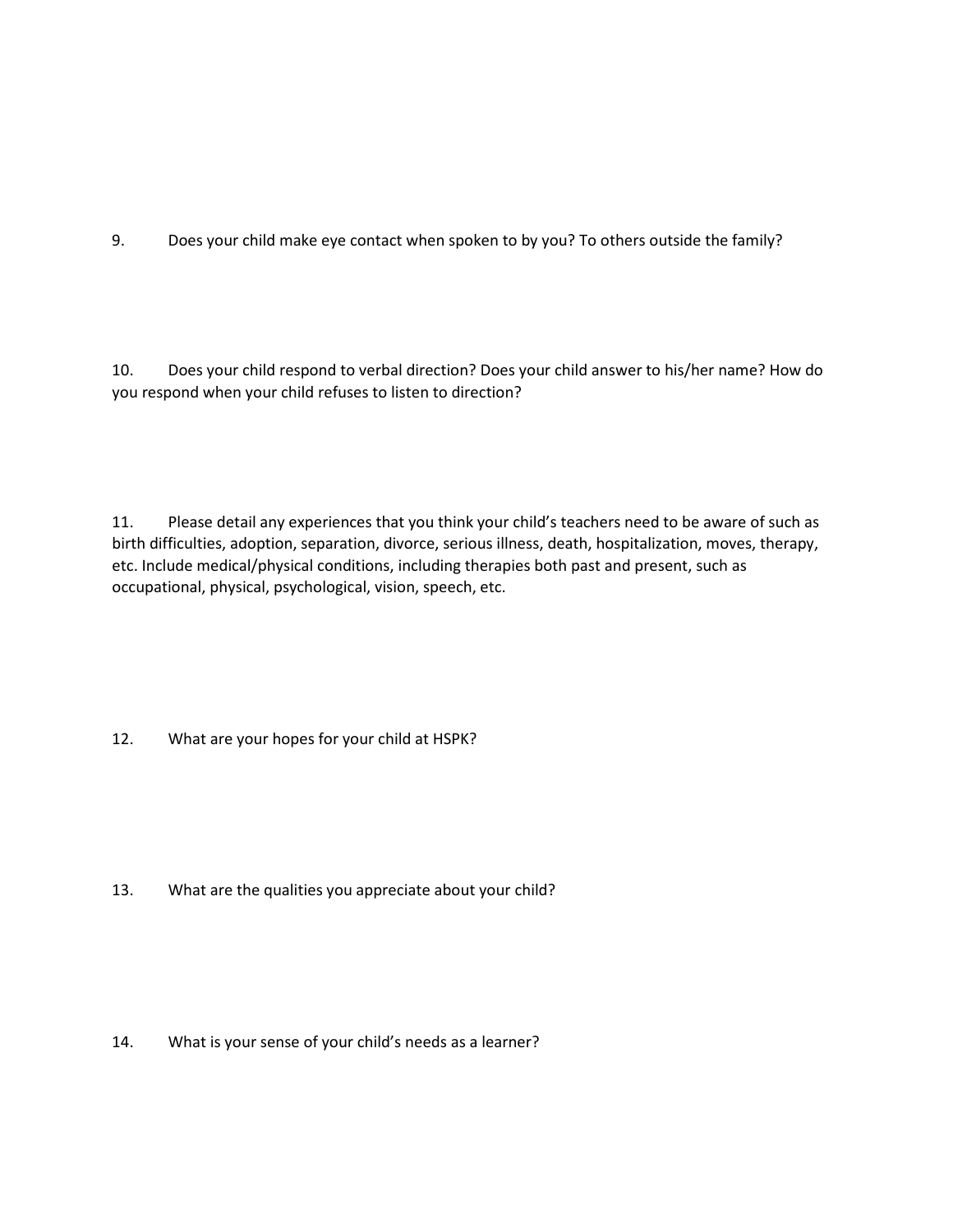15. Does your child have any fears, special diet, or anything else specific you would like to share?



# **General Release Form**

Name of Child:  $\Box$ 

I give permission for my child to be photographed and videotaped. I understand that these photos/videos, along with my child's name, may be used in the classroom as well as appearing in newspapers, on our website, or other publicity.

\_\_\_\_\_\_\_\_\_\_\_\_\_\_\_\_\_\_\_\_\_\_\_\_\_\_\_\_\_\_\_\_\_\_\_\_\_\_\_\_\_\_\_\_\_\_\_\_\_\_\_\_\_\_\_\_\_\_\_\_\_\_\_\_\_\_\_\_\_\_\_\_\_\_\_\_\_\_\_\_

Parent/Guardian signature

● In the event of a minor emergency, I authorize the staff of HSPK to administer first aid to my child.

Parent/Guardian signature

I give permission for my child to participate in field trips as listed on my child's lesson plan.

\_\_\_\_\_\_\_\_\_\_\_\_\_\_\_\_\_\_\_\_\_\_\_\_\_\_\_\_\_\_\_\_\_\_\_\_\_\_\_\_\_\_\_\_\_\_\_\_\_\_\_\_\_\_\_\_\_\_\_\_\_\_\_\_\_\_\_\_\_\_\_\_\_\_\_\_\_\_

\_\_\_\_\_\_\_\_\_\_\_\_\_\_\_\_\_\_\_\_\_\_\_\_\_\_\_\_\_\_\_\_\_\_\_\_\_\_\_\_\_\_\_\_\_\_\_\_\_\_\_\_\_\_\_\_\_\_\_\_\_\_\_\_\_\_\_\_\_\_\_\_\_\_\_\_\_\_

\_\_\_\_\_\_\_\_\_\_\_\_\_\_\_\_\_\_\_\_\_\_\_\_\_\_\_\_\_\_\_\_\_\_\_\_\_\_\_\_\_\_\_\_\_\_\_\_\_\_\_\_\_\_\_\_\_\_\_\_\_\_\_\_\_\_\_\_\_\_\_\_\_\_\_\_\_\_

Parent/Guardian signature

I give permission for the staff at HSPK to administer medication to my child. I understand that only medication that I provide in its original container will be given. I also understand that a written prescription from my child's physician is required.

Parent/Guardian signature

I give permission for the staff of HSPK to share information in matters related to the health, safety, education, and best interest of my child, as well as statistical information required for funding. I herewith release HSPK from all liability to me for supplying such information.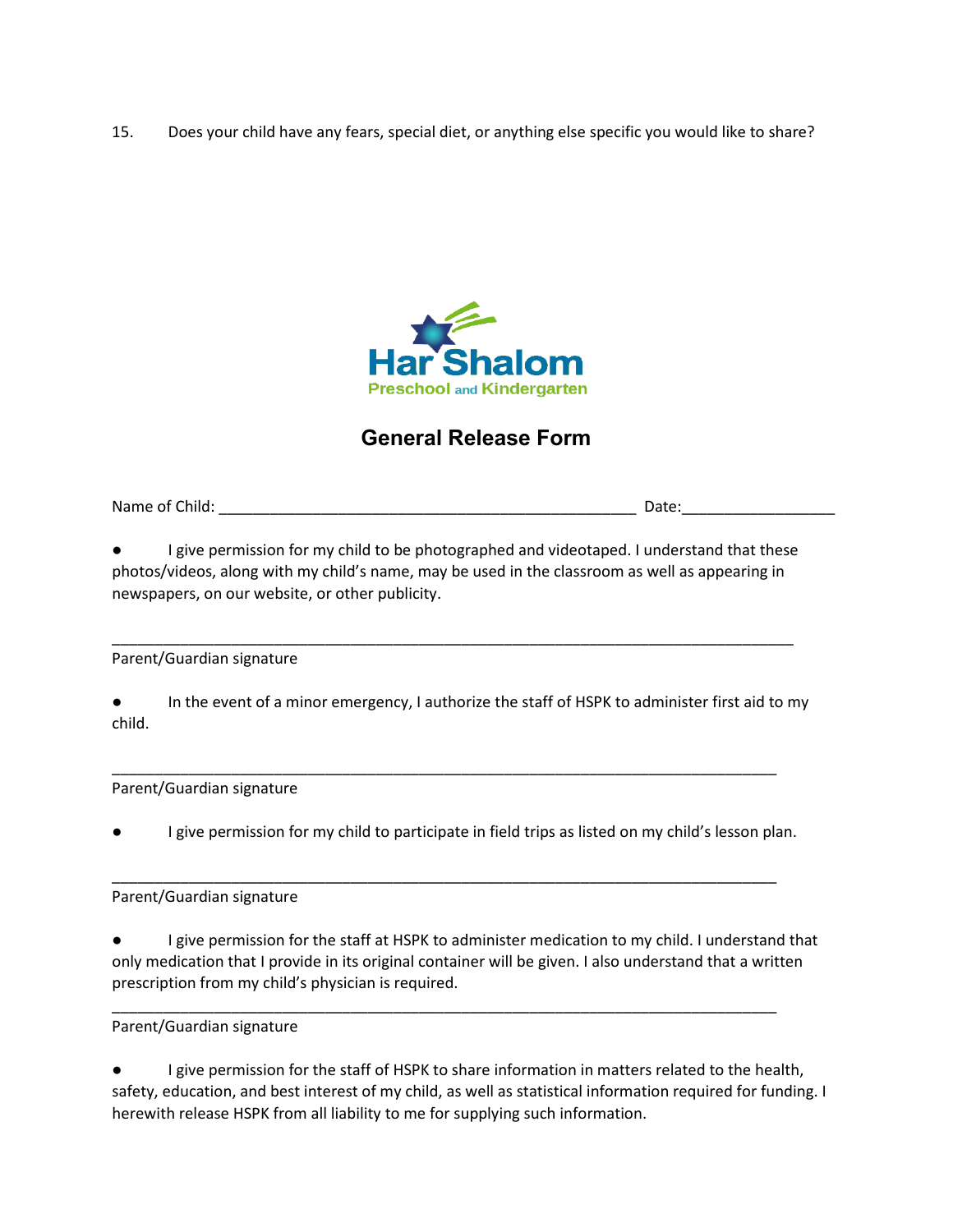Parent/Guardian signature

● I give permission for the staff of HSPK to assist my child with diapering and toileting needs. I will supply wipes or other special needs associated with toileting.

\_\_\_\_\_\_\_\_\_\_\_\_\_\_\_\_\_\_\_\_\_\_\_\_\_\_\_\_\_\_\_\_\_\_\_\_\_\_\_\_\_\_\_\_\_\_\_\_\_\_\_\_\_\_\_\_\_\_\_\_\_\_\_\_\_\_\_\_\_\_\_\_\_\_\_\_\_\_\_

\_\_\_\_\_\_\_\_\_\_\_\_\_\_\_\_\_\_\_\_\_\_\_\_\_\_\_\_\_\_\_\_\_\_\_\_\_\_\_\_\_\_\_\_\_\_\_\_\_\_\_\_\_\_\_\_\_\_\_\_\_\_\_\_\_\_\_\_\_\_\_\_\_\_\_\_\_\_

Parent/Guardian signature



## **Medical/Travel Release Form**

|                                                                                                 | first | middle | last                                                                                        |
|-------------------------------------------------------------------------------------------------|-------|--------|---------------------------------------------------------------------------------------------|
| <b>Statement of Authorization</b>                                                               |       |        | I, thereby give my permission to HSPK to call a doctor                                      |
| for medical or surgical care for my child ________________________________, should an emergency |       |        |                                                                                             |
|                                                                                                 |       |        | arise. It is understood that a conscientious effort will be made to locate me (or custodial |
| parent) before any action will be taken.                                                        |       |        |                                                                                             |

If it is not possible to locate us, this expense will be accepted by us. Teachers or Directors are authorized to execute all documents and other releases necessary to obtain such medical or surgical care.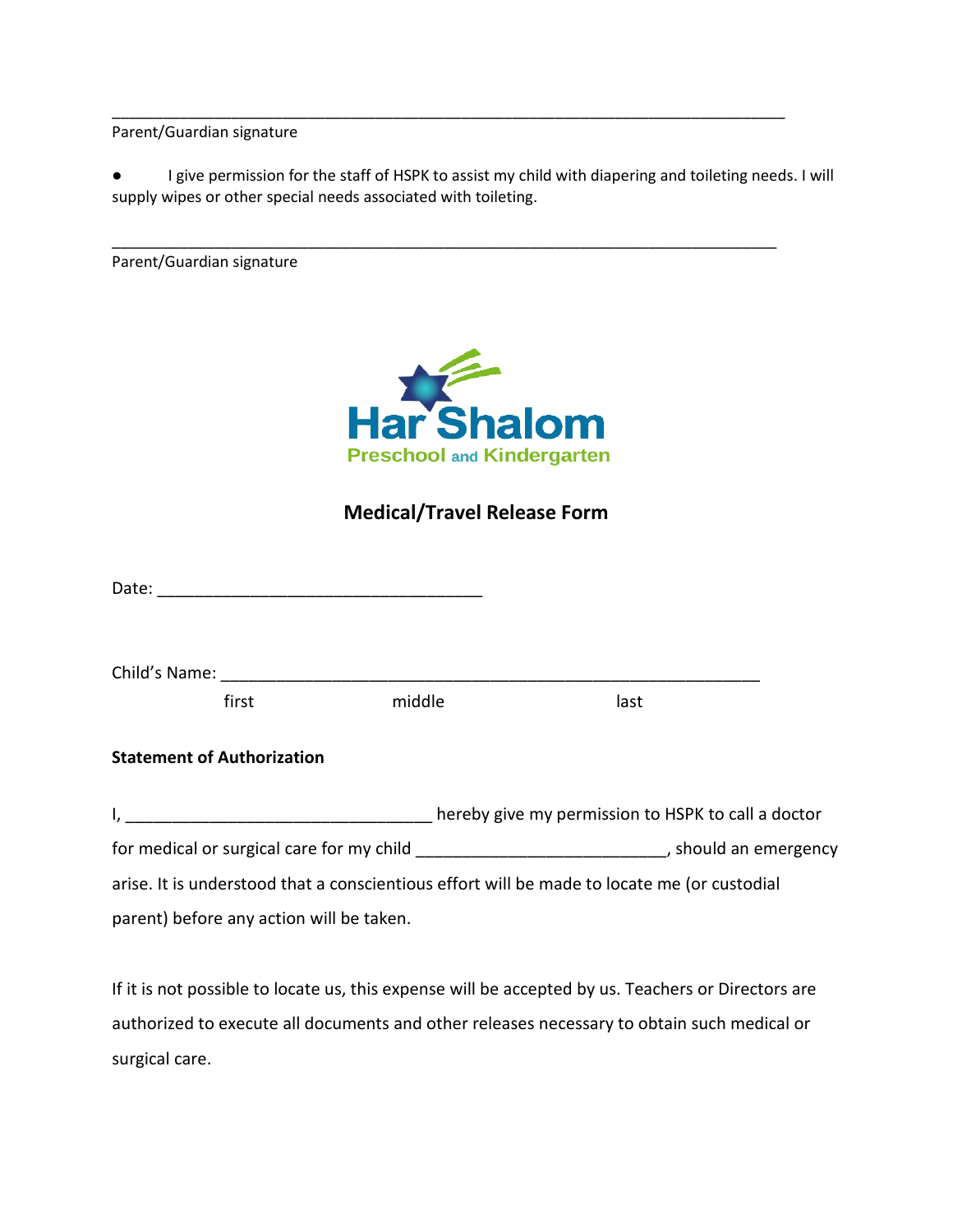I give my permission for my child to go on trips away from the premises of the school whether on foot or vehicle. I will be notified in advance of such trips.

\_\_\_\_\_\_\_\_\_\_\_\_\_\_\_\_\_\_\_\_\_\_\_\_\_\_\_\_\_\_\_\_\_\_\_\_\_\_\_\_\_\_\_\_\_\_\_\_\_\_\_\_\_\_\_\_\_\_\_\_\_\_\_\_\_\_\_\_\_\_

Signature of Parent/Guardian:



## **Persons Authorized to Pick Up My Child/ren**

Persons authorized to pick up my child/ren must be listed below. Included are parents, relatives, carpool drivers, friends, babysitters/nannies, etc. I understand that any of these people may be asked to provide identification to the staff at HSPK.

| <b>Name</b> | <b>Address</b> | <b>Phone Number</b> |
|-------------|----------------|---------------------|
|             |                |                     |
|             |                |                     |
|             |                |                     |
|             |                |                     |
|             |                |                     |
|             |                |                     |
|             |                |                     |
|             |                |                     |
|             |                |                     |
|             |                |                     |
|             |                |                     |
|             |                |                     |
|             |                |                     |
|             |                |                     |
|             |                |                     |
|             |                |                     |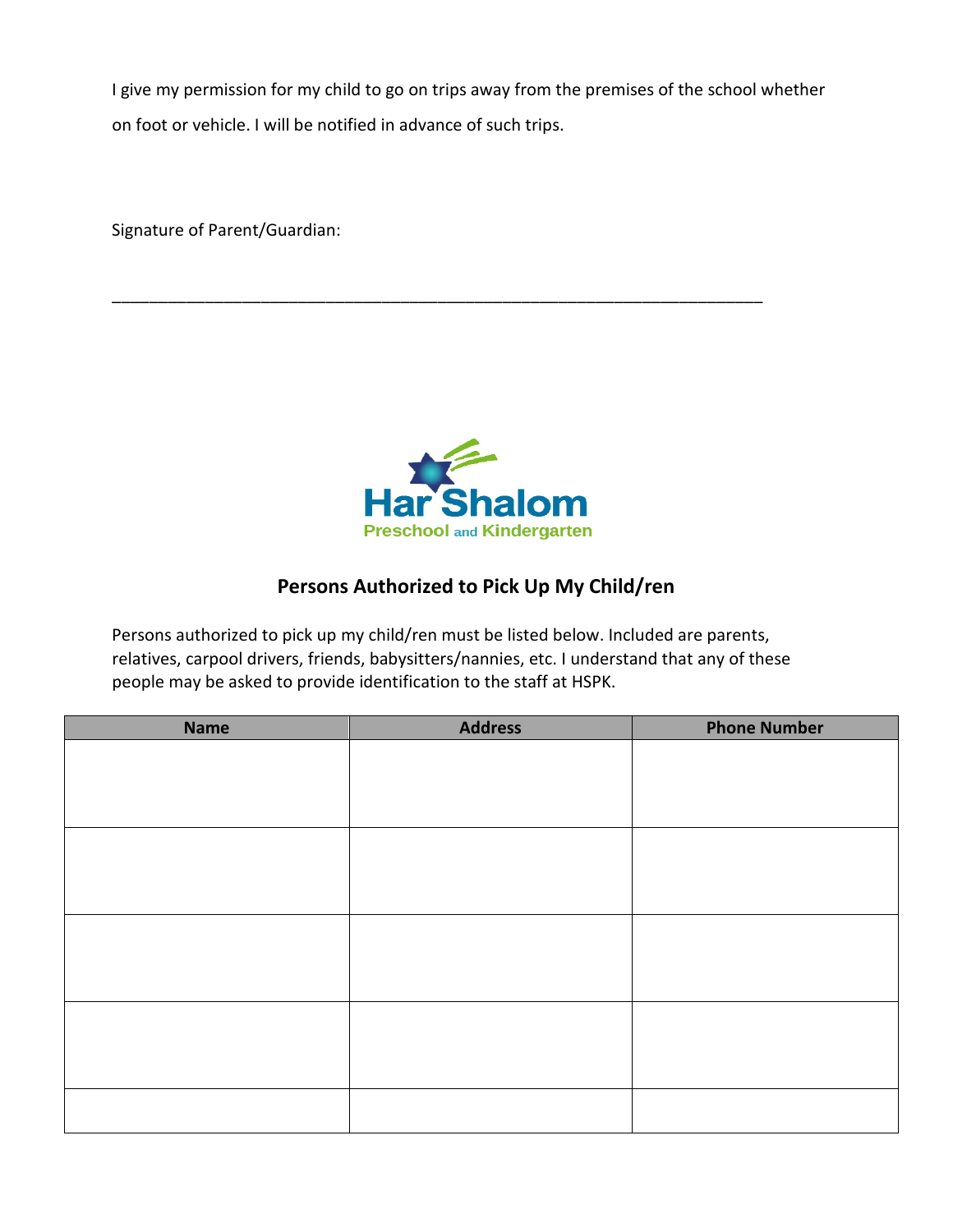Signature of Parent

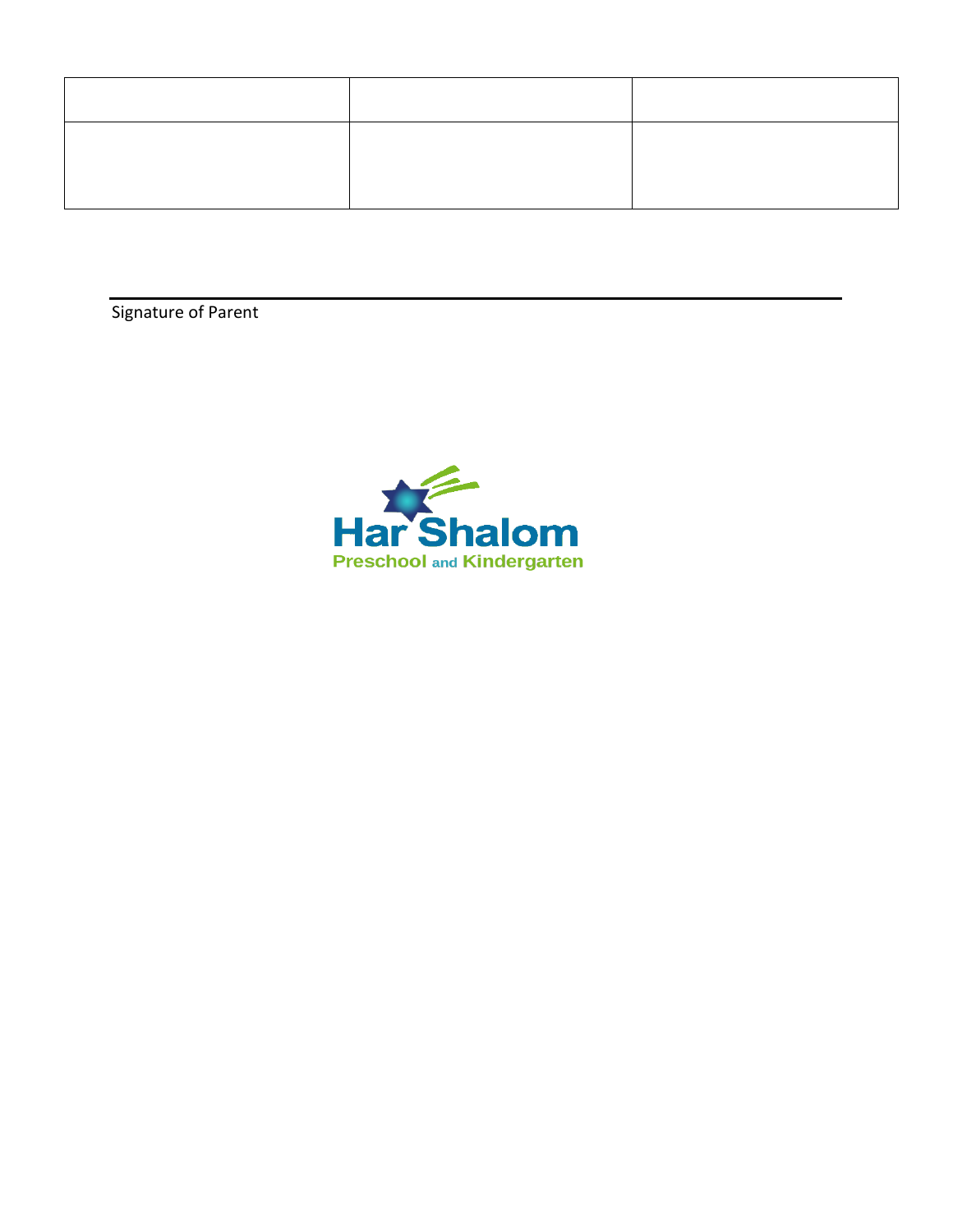#### Parents.

The purpose of this letter is to inform you of the Colorado Policy regarding the reporting by public or private schools of any incidence to suspected child abuse.

Please sign and return this letter, along with your child's General Release Form. (You may request a copy of this letter for your records.)

#### Preschool Policy Regarding Reporting Suspected Abuse

In accordance with Colorado Children's Code law 19-3-304, a school employee "who has reasonable cause to know or suspect that a child has been subjected to abuse or neglect or who has observed the child being subjected to circumstances or conditions which would reasonably result in abuse or neglect" is required to make a report to the Department of Social Services.

Any teacher who has any knowledge or suspicion that a child has been subjected to abuse or neglect is required to file a report with the Department of Social Services, or to consult with the Preschool Director who will file a report on behalf of the school.

Information about the case will be handled confidentially and will not be given to other teachers or parents. The identity of teachers who report such information will not be given to other teachers or parents.

I have read and understand the Colorado State Laws regarding the reporting of suspected child abuse. I understand that the staff of HSPS/K is required to, and will, follow stated laws.

Child's Name

Date of Birth

Signature of Parent

Today's Date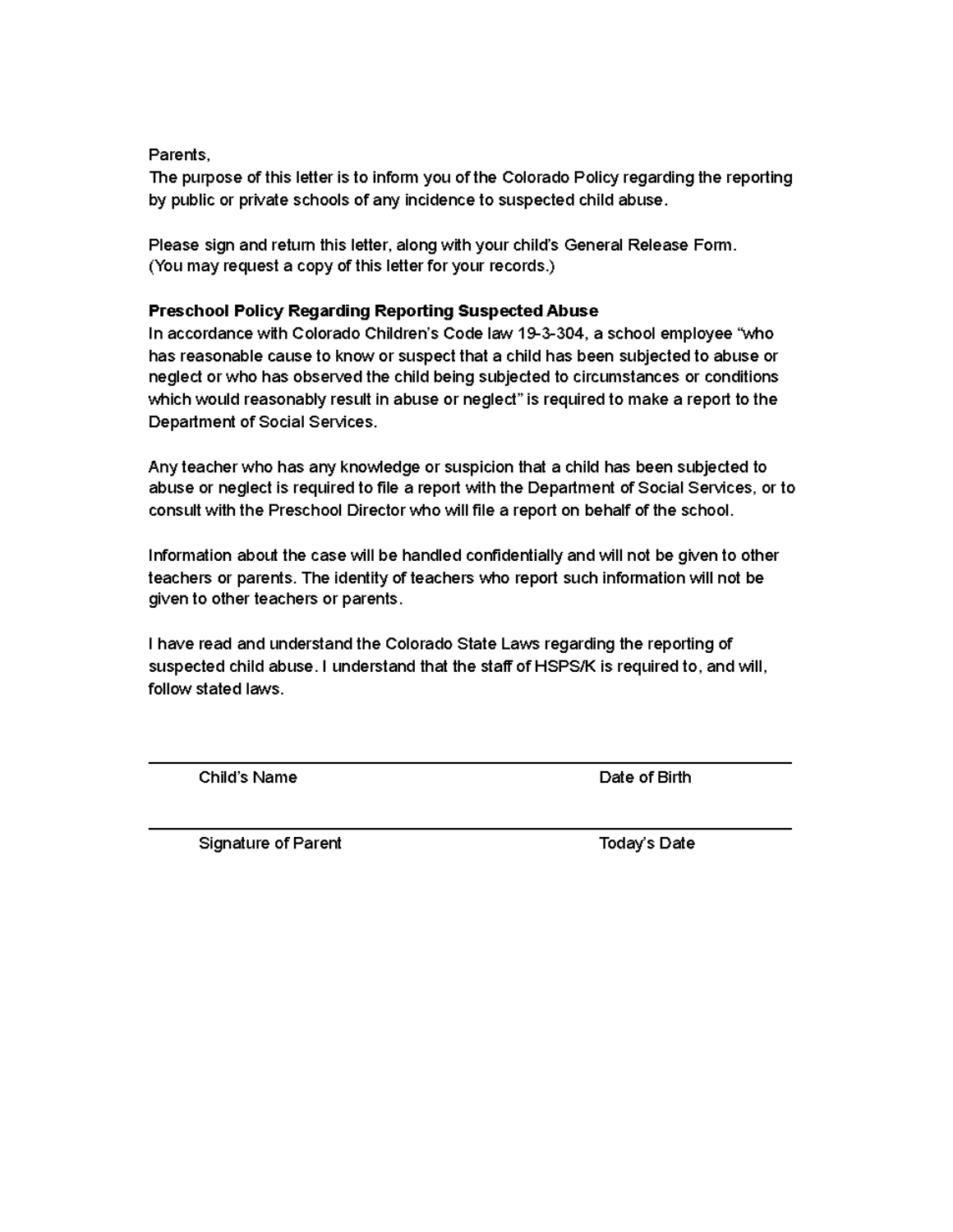

# **Emergency Alternate Contact Information**

If the staff at HSPK is unable to reach either parent in an emergency, you are authorized to contact, and if necessary, release my child to any of the following. I realize that every effort will be made to notify a specified person. If this cannot be done, the school policy will be to call 911 for assistance and transport my child to the hospital emergency room if deemed appropriate.

Doctor:

| Name                | Address, City, Zip Code |       | Phone |
|---------------------|-------------------------|-------|-------|
| Dentist:            |                         |       |       |
| Name                | Address, City, Zip Code |       | Phone |
| Friend or Neighbor: |                         |       |       |
| Name                | Address, City, Zip Code | Phone |       |
| Relative:           |                         |       |       |
| Name                | Address, City, Zip Code | Phone |       |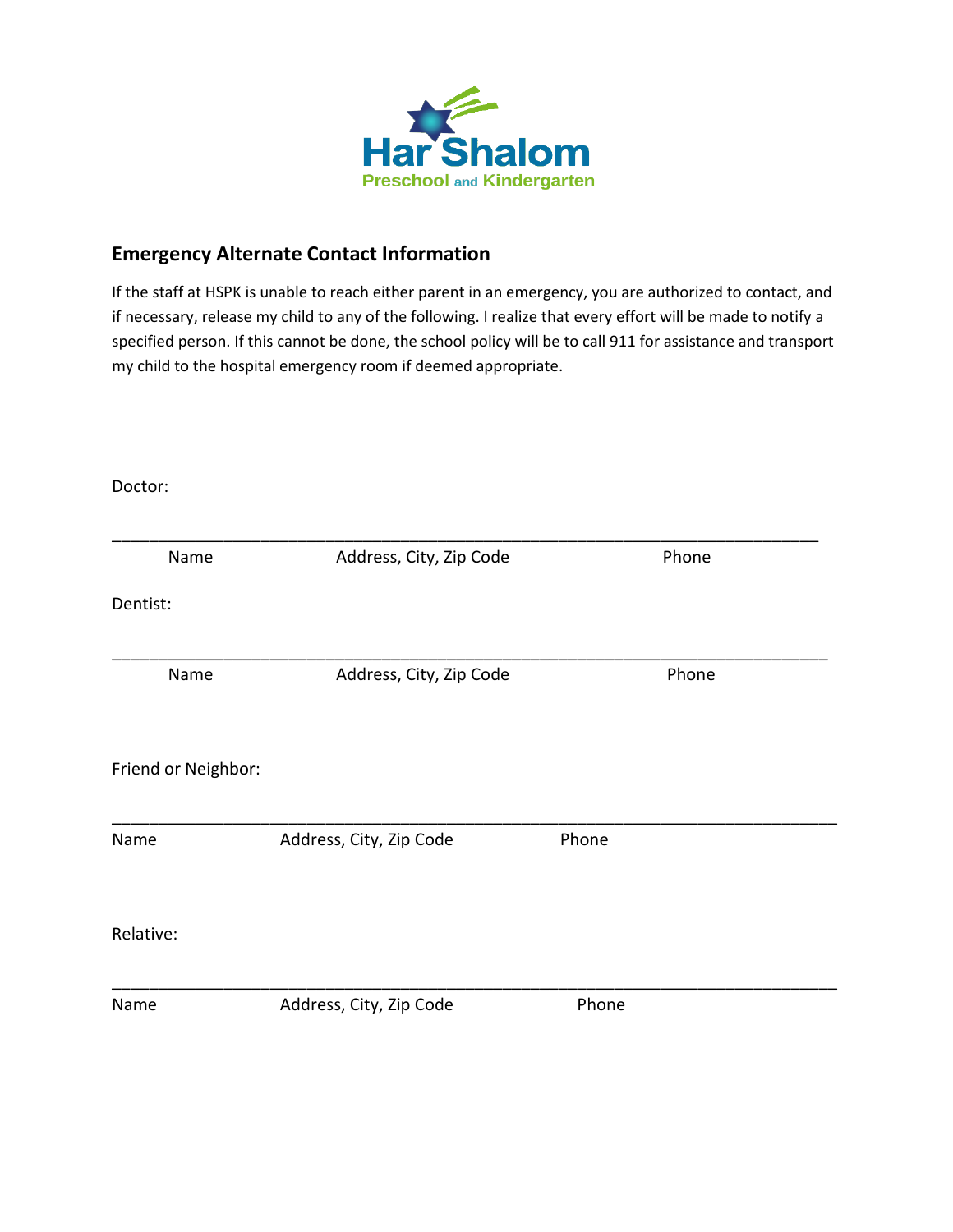

## **Acknowledgement of Liability**

I (we) understand and agree that any educator of HSPK, or employee or volunteer of Congregation Har Shalom, will not be held responsible for any accidental injury to my child while attending classes or school functions.

I (we) take full responsibility for our child/ren before they are signed in for the day and greeted by a staff member. Directly after signing them out for the day, it is understood that I (we) are aware of the dangers associated with the parking lot and that I (we) will hold my (our) child once dismissed to an authorized adult.

I (we) take full responsibility for my (our) child and any other children in my (our) care when I (we) am attending school events and family programs, regardless of a teacher's presence.

| Signature of Parent | Date |
|---------------------|------|
|                     |      |